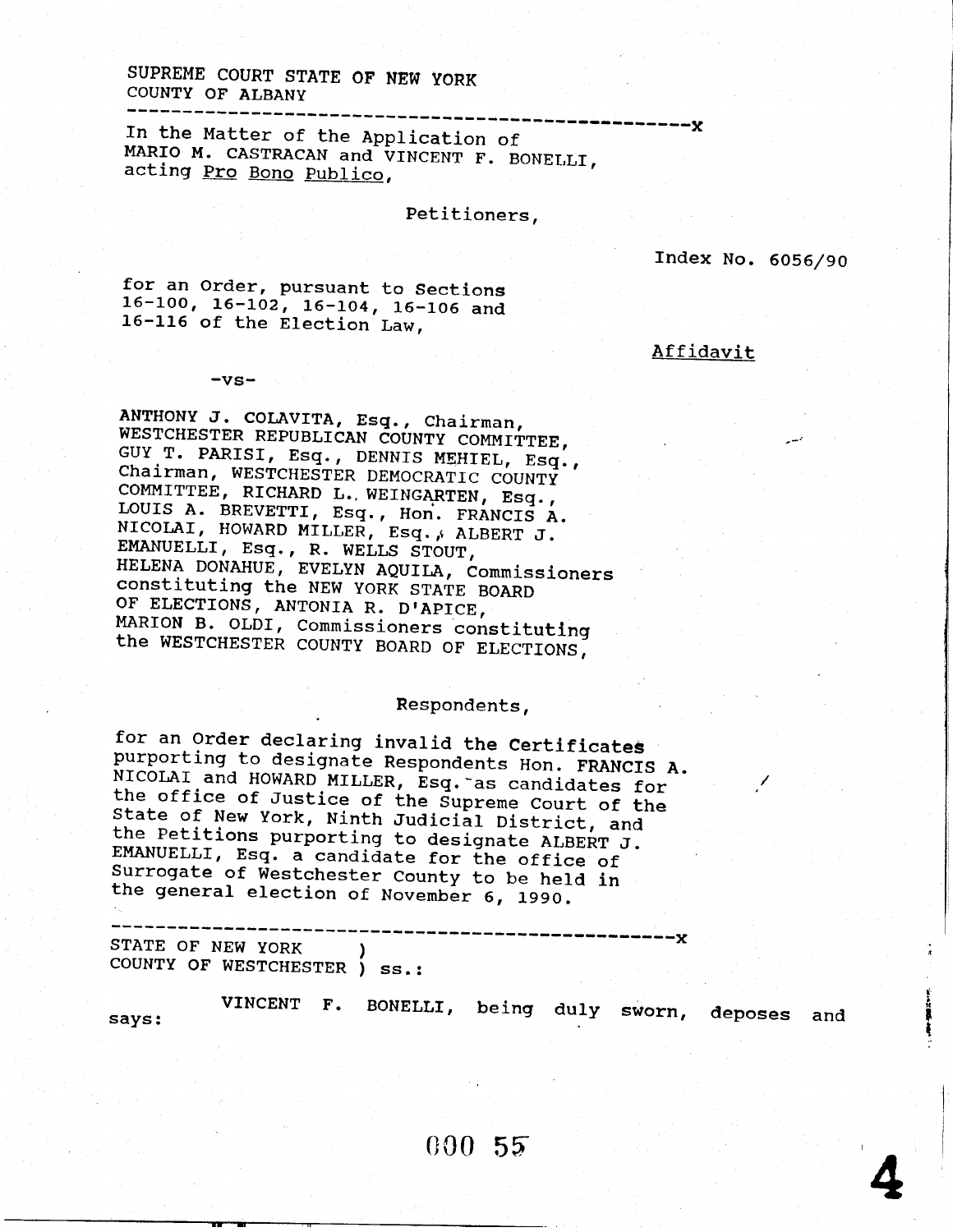1. I am one of the Petitioners in the above-entitl matter and submit this Affidavit in support of the relie requested in my Petition and Order to Show Cause instituting the above-entitled special proceeding, dated September 26, 1990.

2. f am a full-time professor of history at Bronx Community College of the City University of New York and an adjunct professor of history and government at the Westcheste Comnunity College in Valhalla, New york, with a doctorate in history and political science. I have been so employed fo: twenty (20) years. l. '

3. On Monday evening, September 24, 1990, I, togethe with Eli Vigliano, Esq., Doris L. Sassower, Esq., and Filomena Vigliano, went to the Days' Inn located on White Plains Road in Greenburgh, New york, where the Democratic Judicial Noninating Convention was scheduled to take place at 7:00 p.m. We arrived at the Days' Inn at that hour.

When we went into the lobby, we were directed to 4. Meeting Rooms A and B, where we were told the Convention would take place. we proceeded to the entrance of said Meeting Rooms, where an attendance sheet on a table was available to sign. A woman seated at the table stated that one did not have to be a Delegate or an Alternate Delegate in order to sign the attendance sheet. Mr. Vigliano signed the sheet, the rest of us did not.

I : i t i

P 3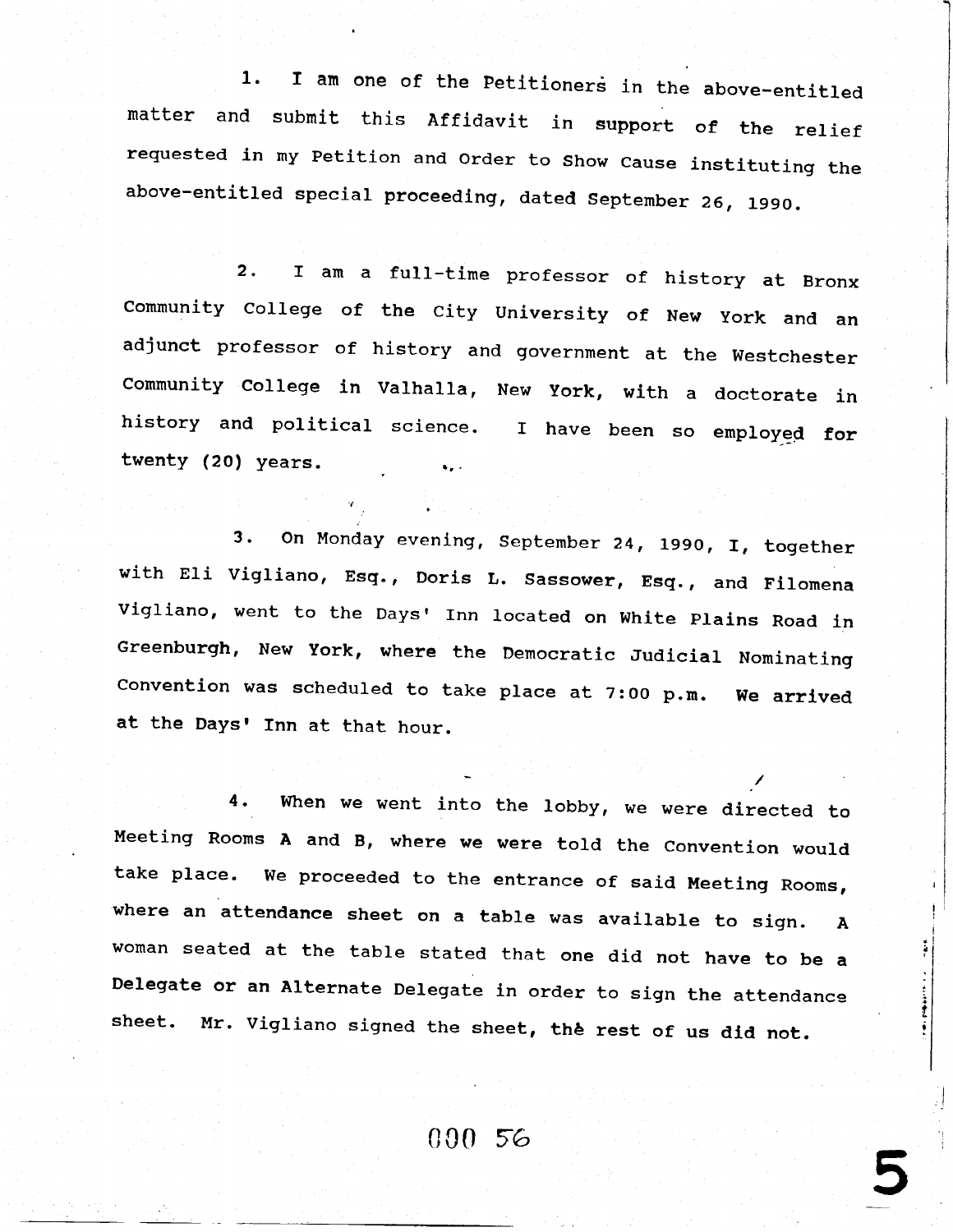5. We then entered the meeting room, which had a movable partition, separating rooms A and B, which was recessed into a slot in the wall. There were approximately 25-30 people seated at the tine. The chairs were arranged in rows of five on one side, with a middle aisle separating four chairs on the other side. There were a total of eight rows on each side. A count showed 32 chairs on one side, 37 on the other, totaling 69 seats. We occupied four of the 69 seats. There was also a dais with four chairs and side tables set up with refreshments.

6. At about 7:40 p.m., a man identified himself as DENNIS MEHIEL, Chairman of the Westchester Democratic County Committee. He called the meeting to order. He said he was reading a letter sent to him by Hon. JOHN MARINO, Chairman of the Democratic State Committee, which stated that he had been designated as the person to convene the Convention and to eall the Convention to order

.,

ti'

7. Not all the seat were occupied at that time. There were about  $10-15$  people milling about in the rear of the room, and 8-10 people milling about at the side of the room 'where a table had been set up with sodas, coffee, and pastries.

8. When Mr. MEHIEL concluded reading the aforesaid letter from Mr. MARINO, he stated he wbuld call the Roll. A

 $\frac{000}{57}$  6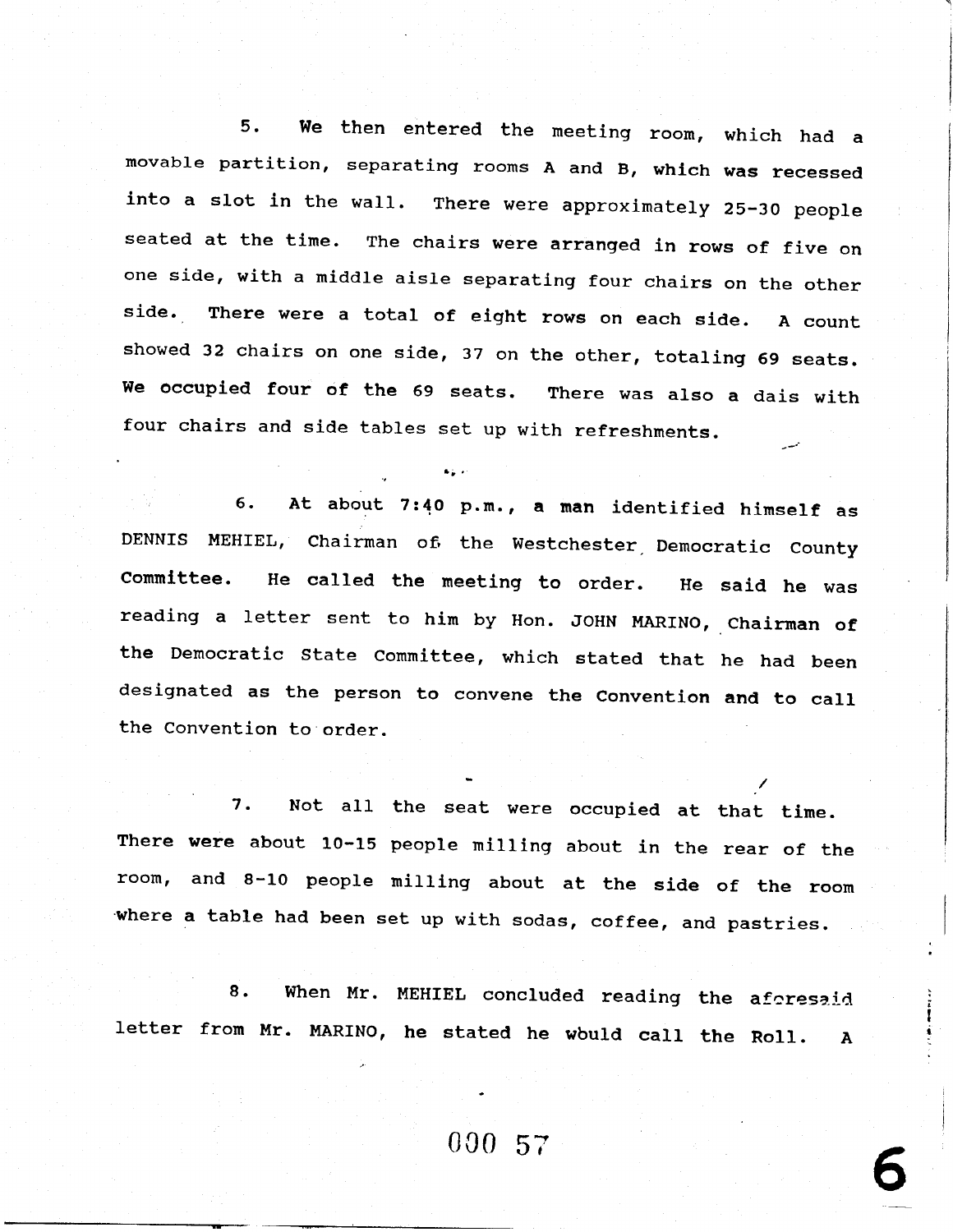motion was thereupon made that the calling of the Roll be dispensed with. Mr. MEHIEL then turned to a man later identified as J. HASHMALL, Esq. and requested a ruling as to the legality of dispensing with the Roll Call. Mr. HASHMALL responded that, in the opinion of counsel to the County Committee, if a resolution dispensing with the calling of the Roll was adopted unanimously, the Convention could legally be organized and proceed with conducting its business.

Mr. MEHIEL thereupon accepted the motion, which was 9. seconded. He called for a vote. A number of people raised their hands and said "Aye". Mr. MEHIEL asked if there were any "Nays"; none were expressed. The Chairman made no inquiry as to the identity or credentials of the persons voting, nor did he attempt to establish the presence of a quorum. Nevertheless, he announced that by the unanimous adoption of the motion to dispense with the Roll, it was legal and valid for the Convention to proceed with its business.

Mr. MEHIEL thereupon accepted a motion to elect a 10. Temporary Chairman to the Convention. An individual nominated Jay B. HASHMALL, Esq. The motion was seconded. A voice vote was taken and Mr. HASHMALL was unanimously elected Temporary Thereupon, Mr. MEHIEL turned the meeting over to Mr. Chairman. HASHMALL.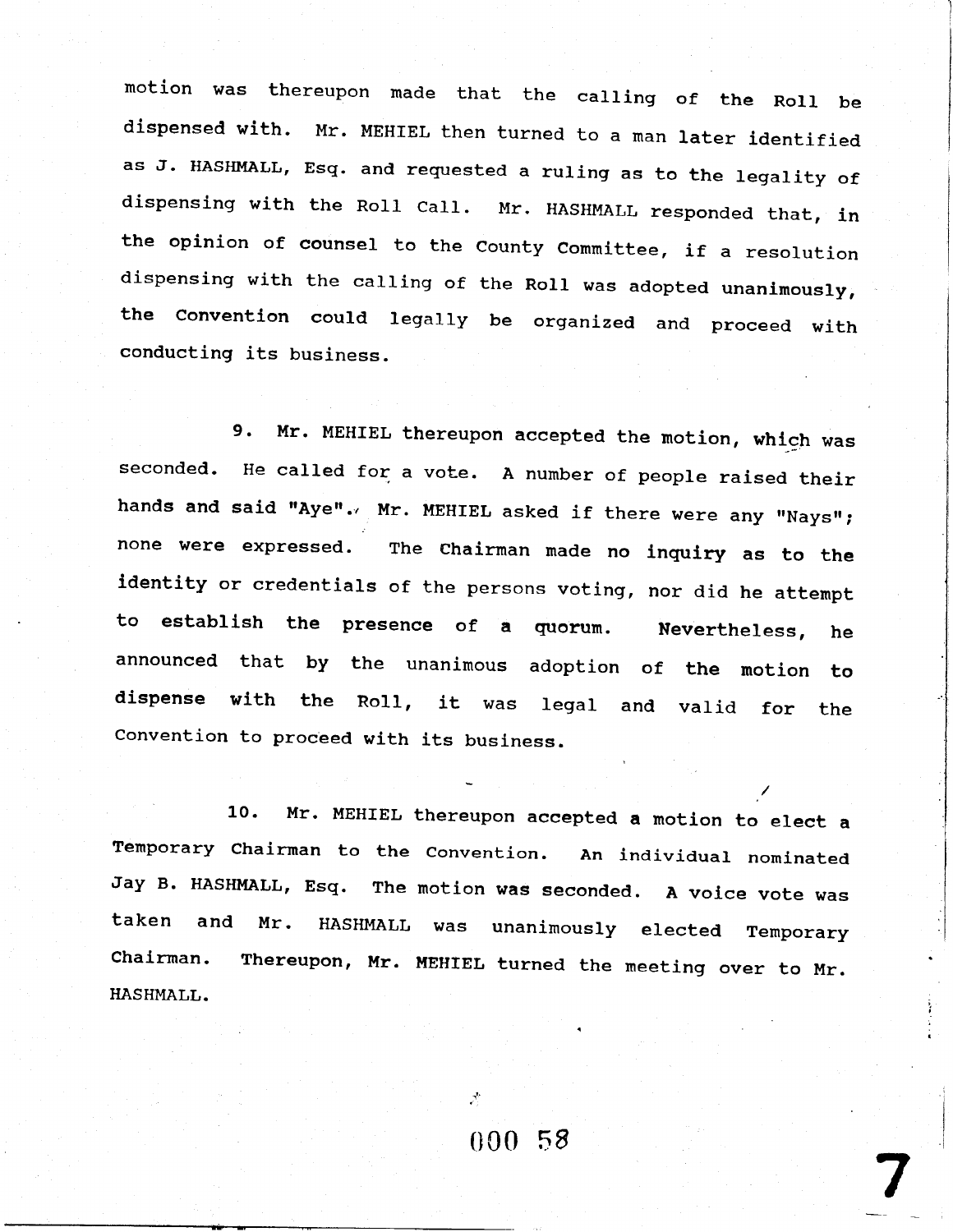11. Thereupon, Mr. HASHMALL called for a nomination for the election of a Temporary Secretary, and a MARC OXMAN was nominated- The nomination was seconded. Nominations were closed. A voice vote was taken and Mr. OXMAN was elected Temporary Secretary.

12. Mr. HASHMALL then said that the business of the Convention was to nominate three (3) candidates to fill the three (3) vacancies in the office of Justice of the Supreme Court of the State of New York for the Ninth Judicial District and that nominations would .,be in order. He then recognized THOMAS ABINANTI, Esq., who nominated JOAN LEFKOWITZ as a candidate for one of the three vacancies. The nomination was seconded. Thereupon Mr. KENNETH P. ZEBROSKI was recognized, who nominated FRANCIS A. NICOLAI for the second vacancy, and the nomination was seconded. Mr. HASHMALL then recognized Mr. WILLIAM FRANK, who nominated HOWARD MILLER, Esq., for the third vacancy. The nomination was, likewise, seconded. Mr. HASHMALL then asked whether there were any other nominations. There being none, a motion to close nominations was made, seconded, and carried by a voice vote.

13. Thereupon Mr. HASHMALL asked for a motion that the Secretary cast one ballot for the adoption of the resolution nominating JOAN LEFKOWITZ, FRANCIS A. NICOLAI, and HOWARD MILLER as the candidates of the Democratic Party to fill the three vacancies for Supreme Court Justices. ' Such motion was made,

000 59

.+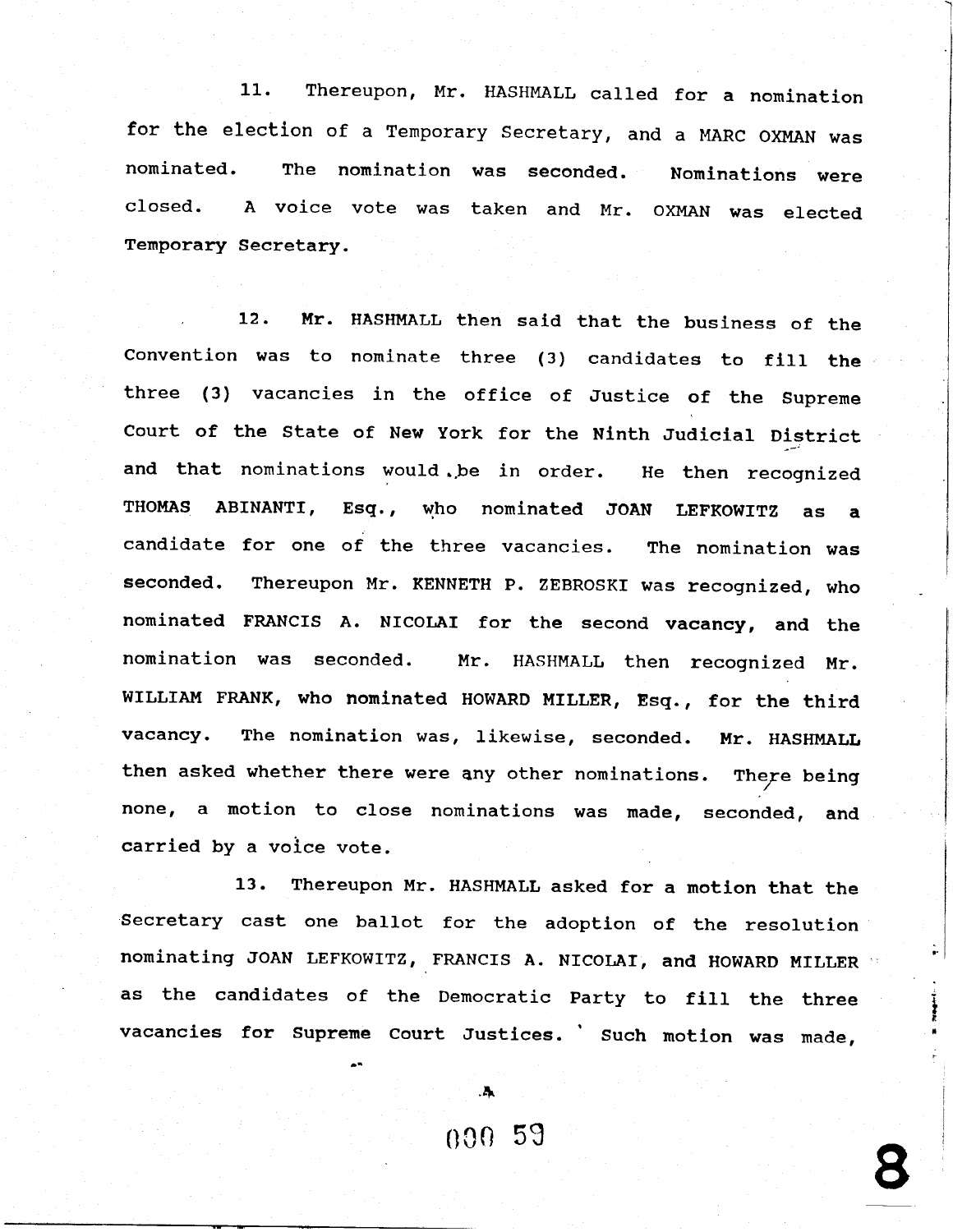seconded, and a voice vote taken. All "Ayes" were heard, and there being no "Nays", the one ballot was cast for said nominations.

14. Mr. HASHMALL then recognized DIANA JUETTNER, Esq., who made a motion naming certain individuals to constitute the Conmittee on Vacancies, which motion was seconded and adopted by voice vote.

15. Acceptance speeches by each of the Candidates were then given

16. Thereupon, Mr. HASHMALL entertained a motion to adjourn the meeting, which was seconded, a vote taken thereon and the resolution was adopted at approximately 8:10 p.m. The Convention then adjourned.

17. At that point, Mr. Vigliano and I left the room and went into the lobby. Mr. Vigliano spoke to some man I did not know. Ms. sassower, who had previously left the meeting room, was speaking to various individuals milling about in the Iobby.

18. I can state unequivocally that no Roll Call was ever taken during the proceedings I attended, which purported to be a Democratic Judicial Nominating Convention. Moreover, I have

000 60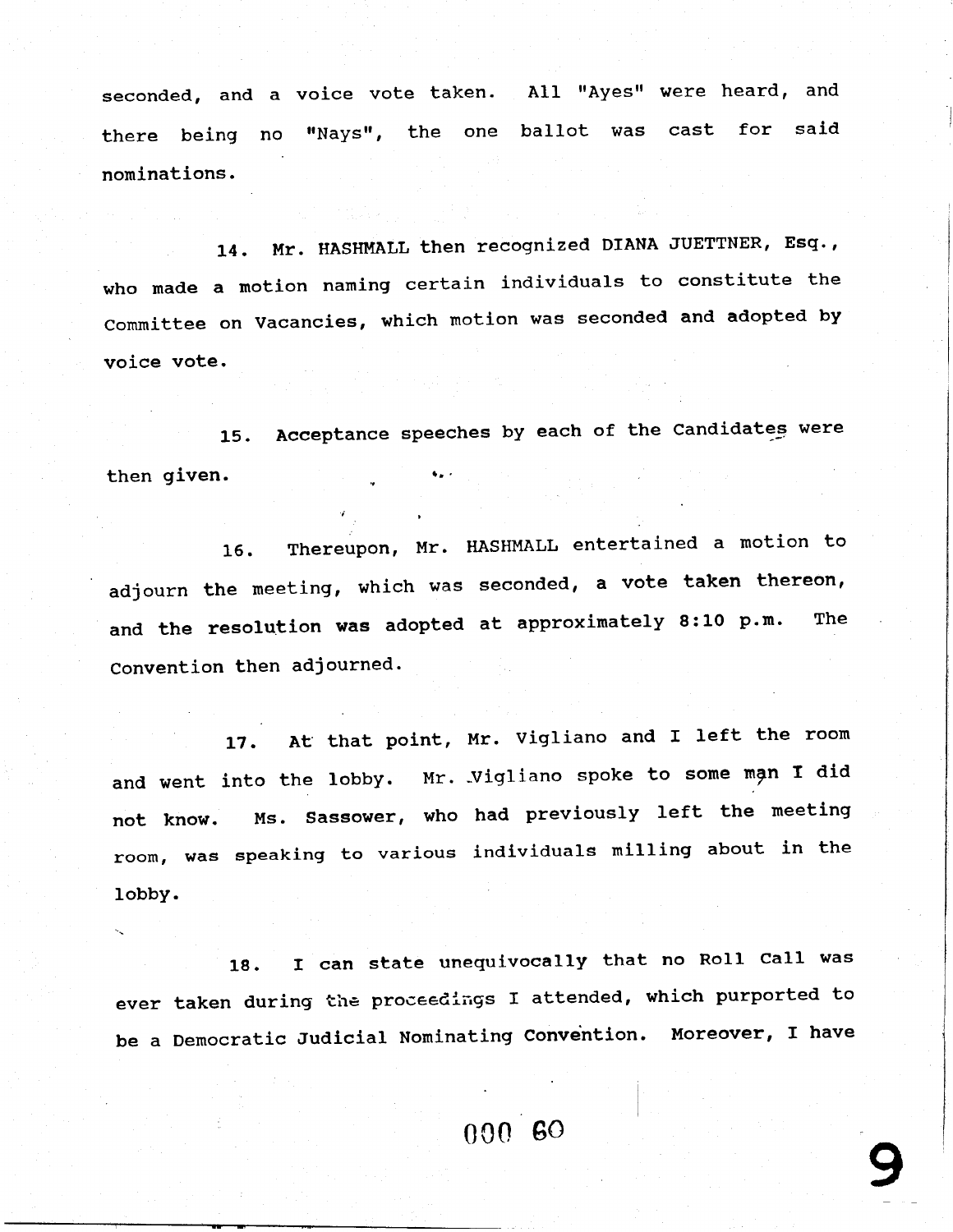since learned that there were 129 Judicial Delegates and 129 Alternate Delegates elected in 1990. However, I am informed that Meeting Rooms A and B could not physically provide seating capacity for 258 Delegates and Alternates. The rooms were only set up with a total seating to accommodate no more than 75 persons.

19. It is clear that a quorum of the Delegates was not present, which would have required at least 65 Delegates and/or Alternates to be in attendance. In addition to the four of us, who were not Delegates or Alternate Delegates, it appeared that there were many other people in the room, who were likewise not Delegates or Alternates. This became apparent when acceptance speeches were made by the three nominees, at which time their various relatives and friends were identified.

There was no way provided to verify how many  $20.$ people sitting in the chairs in the Meeting Room on that night were, in fact, duly-elected Delegates or Alternates to the Convention. Delegates and Alternates were not provided with any badge or other indicia of their status. There was no inquiry or interest by those in charge into the status of anyone sitting in the room--or their right to be counted in a quorum or their right to vote. Indeed, on several occasions, Mr. Vigliano's mother, Filomena Vigliano, in the spirit of cooperation, said "Aye", without challenge, to a number of motions being voted upon.

 $000^{\degree}61$